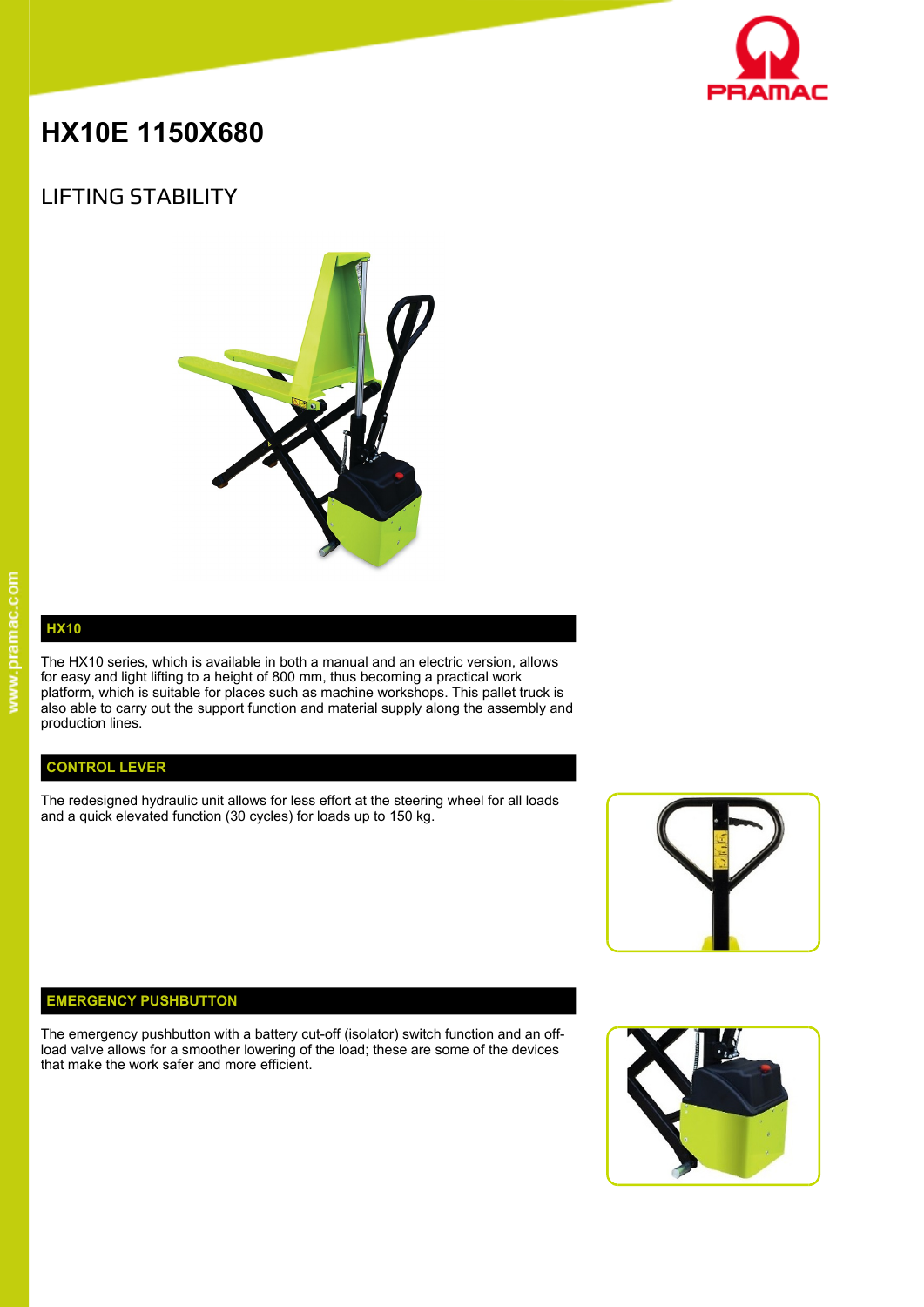#### **FRONT AND REAR STABILISERS**

The new control linkage makes the entry onto the closed side of the pallet possible by slight lifting, which facilitates the successive handling phases. Furthermore, more machine stability has been obtained using load rollers in a more advanced position and by providing front stabilisers as a standard.

Rear stabilizers, in turn, render work stable and safe even in the case of elevated loads once the 400 mm of lifting up have been exceeded.



### **PHOTO AUTO LEVELING SYSTEM**

• An automatic system which, by means of a photocell, adjusts the height of the forks, thus maintaining the work height set.

- An optical and acoustic signal is activated at every fork movement.
- Possibility of adjusting the photocell both in height and reading angle.

• Micro-switch, active both on the way up to prevent superfluous absorption of energy and on the way down to protect the operator.



| ۰       |  |
|---------|--|
| -<br>۰  |  |
| 3       |  |
| l<br>٥  |  |
| ×.<br>G |  |
| Ξ<br>c  |  |
|         |  |
| ۰       |  |
| t       |  |
| ۰       |  |
| à       |  |
| г       |  |
| ÷       |  |
|         |  |

| <b>Description</b>         |   |    |                   |
|----------------------------|---|----|-------------------|
| 1.1 Manufacturer           |   |    | <b>LIFTER</b>     |
| 1.3 Drive                  |   |    | <b>MANUAL</b>     |
| 1.4 Operator type          |   |    | <b>PEDESTRIAN</b> |
| 1.5 Load capacity          | Q | Кg | 1000              |
| 1.6 Load centre distance   | с | mm | 600               |
| 1.8 Load axle to end forks | x | mm | 993               |
| 1.9 Wheel base             |   | mm | 1231              |

| <b>Weights</b>                        |    |     |
|---------------------------------------|----|-----|
| 2.1 Service weight (battery included) | Kg | 146 |
| 2.2 Axle load, laden rear             | Kg | 710 |
| 2.2 Axle load, laden front            | Кg | 436 |
| 2.3 Axle load, unladen front          | Кg | 118 |
| 2.3 Axle load, unladen rear           | Кg | 28  |

| <b>Tyres/Chassis</b>                         |                  |               |
|----------------------------------------------|------------------|---------------|
| 3.1 Tyres: front wheels                      |                  | <b>RUBBER</b> |
| 3.1 Tyres: rear wheels                       |                  | POLY.I.       |
| 3.2 Tyre size: Steering wheels - Width       | mm               | 50            |
| 3.2 Tyre size: Steering wheels - Diameter    | mm               | 200           |
| 3.3 Tyre size: Load rollers - Diameter       | mm               | 80            |
| 3.3 Tyre size: Load rollers - Width          | mm               | 50            |
| 3.5 Tyre size: rear wheels - Q.ty (X=driven) | nr               | 2             |
| 3.6 Tread, front                             | <b>b10</b><br>mm | 155           |
| 3.7 Tread, rear                              | b11<br>mm        | 587           |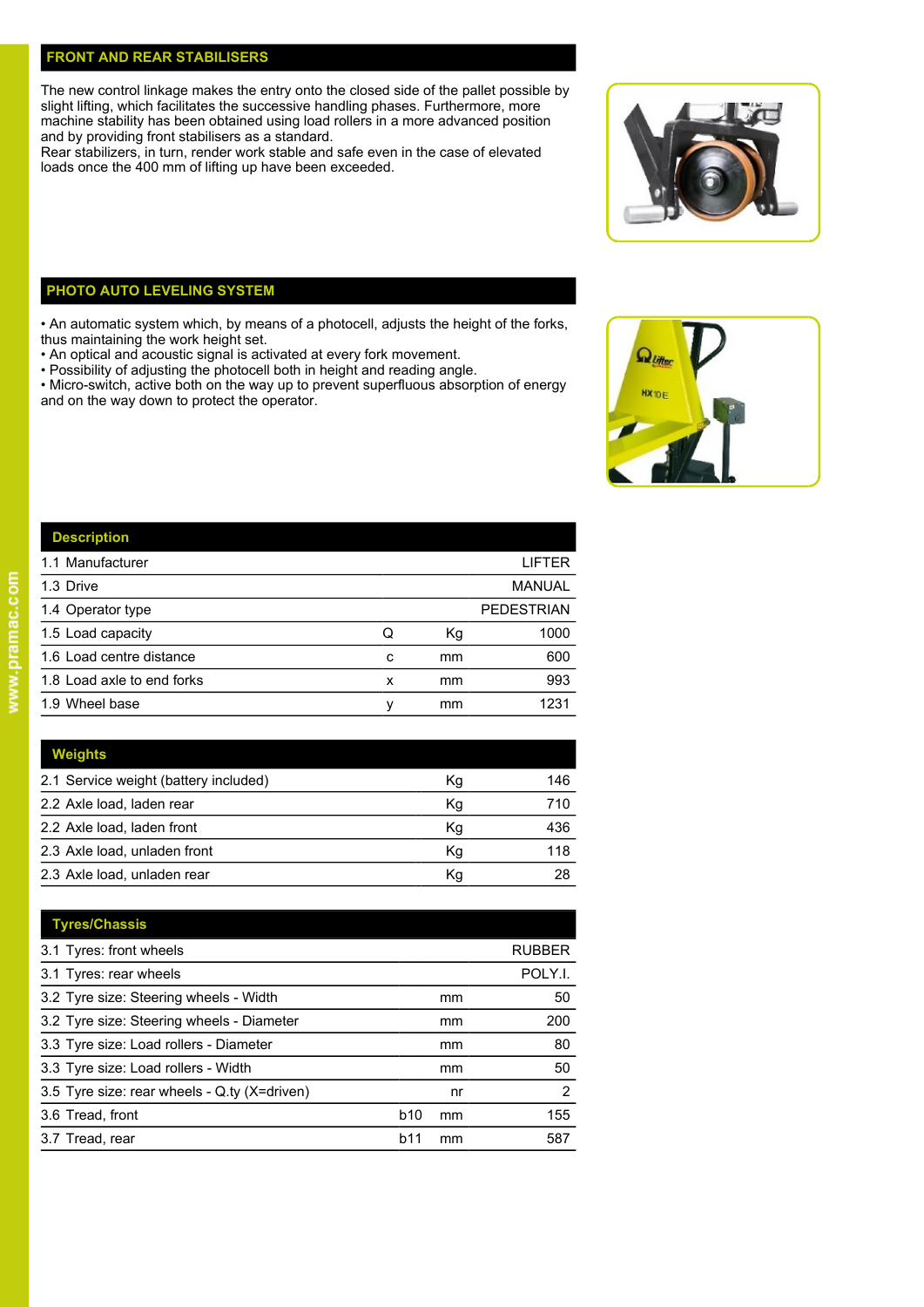| <b>Dimensions</b>                          |                |    |      |
|--------------------------------------------|----------------|----|------|
| 4.4 Lift height                            | h3             | mm | 715  |
| 4.9 Height of tiller in drive position max | h14            | mm | 1300 |
| 4.9 Height of tiller in drive position min | h14            | mm | 915  |
| 4.15 Height, lowered                       | h13            | mm | 85   |
| 4.19 Overall lenght                        | $\mathsf{I}$   | mm | 1690 |
| 4.20 Lenght to face of forks               | 12             | mm | 540  |
| 4.21 Overall width                         | b1             | mm | 680  |
| 4.22 Fork dimensions - Thickness           | s              | mm | 48   |
| 4.22 Fork dimensions - Width               | e              | mm | 160  |
| 4.22 Fork dimensions - Lenght              |                | mm | 1150 |
| 4.25 Distance between fork arms            | b5             | mm | 680  |
| 4.32 Ground clearance, centre of wheelbase | m <sub>2</sub> | mm | 21   |
| 4.34 Aisle width                           | Ast            | mm | 2193 |
| 4.35 Turning radius                        | Wa             | mm | 1543 |

| <b>Performance data</b>    |     |      |
|----------------------------|-----|------|
| 5.2 Lifting speed laden    | m/s | 0.08 |
| 5.2 Lifting speed unladen  | m/s | 0.13 |
| 5.3 Lowering speed laden   | m/s | 0.13 |
| 5.3 Lowering speed unladen | m/s | 0.06 |

| <b>Electric motors</b>    |    |                   |
|---------------------------|----|-------------------|
| 6.2 Lift motor power      | kW | 1.6               |
| typ baterii               |    | <b>AUTOMOTIVE</b> |
| 6.4 Battery voltage       | V  | 12                |
| 6.4 Battery capacity, Min | Ah | 60                |
| 6.4 Battery capacity, Max | Ah | 60                |
| 6.5 Battery weight, Min   | Kg | 14                |
| 6.5 Battery weight, Max   | Kg | 14                |